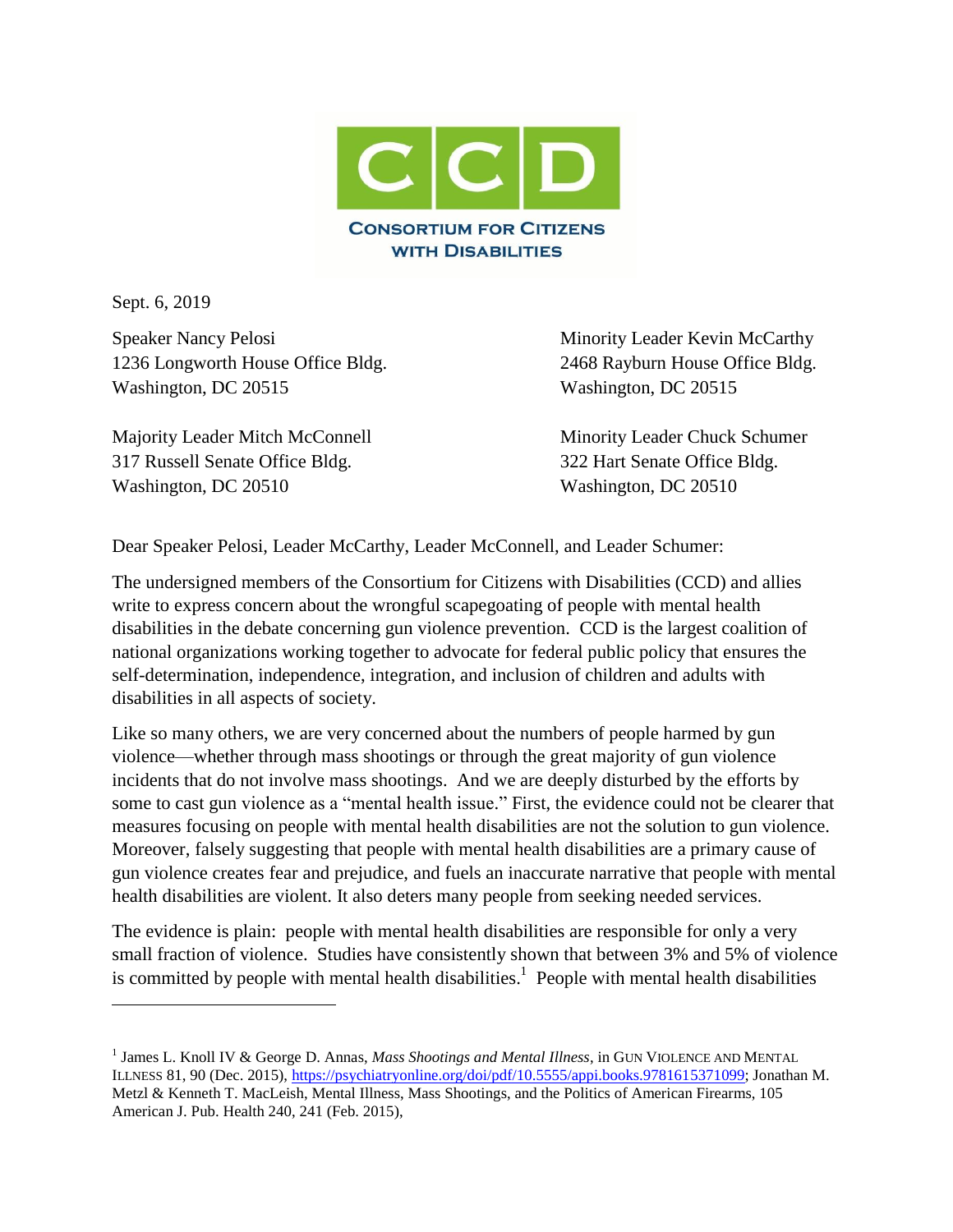are far more likely to be the victims of violence rather than the perpetrators.<sup>2</sup> To the extent that there are risk factors that are meaningful predictors of violence, they are factors other than a mental disability—such as a history of domestic violence or other violent act.<sup>3</sup> Gun violence prevention efforts that focus on individuals with mental health disabilities do not serve any meaningful goal of significantly reducing violence.

As disability rights organizations, we are most concerned about the damage that is done by falsely associating mental health disabilities with violence. Doing so sends a harmful message, perpetuating unfounded stereotypes that people with mental health disabilities should be hated and avoided—as employees, as colleagues, as students, as tenants, as neighbors, or as friends. These myths and stereotypes hurt all people with disabilities and undermine all that we work to accomplish, including promoting community integration, quality education, full and fair employment, fair housing, and equal access to the mainstream of society. We urge you to ensure that any gun violence prevention proposals advanced by Congress focus on real solutions to gun violence, not on people with mental health disabilities.

Thank you for your attention to this important issue.

Sincerely,

 $\overline{a}$ 

American Psychological Association The Arc of the United States Association of People Supporting Employment First Association of University Centers on Disabilities

[https://www.ncbi.nlm.nih.gov/pmc/articles/PMC4318286/pdf/AJPH.2014.302242.pdf,](https://www.ncbi.nlm.nih.gov/pmc/articles/PMC4318286/pdf/AJPH.2014.302242.pdf) Jeffrey W. Swanson et al., *Mental Illness and reduction of gun violence an suicide: bringing epidemiologic research to policy*, 25 Annals of Epidemiology 366, 368 (2015), [https://www.ncbi.nlm.nih.gov/pmc/articles/PMC4211925/pdf/main.pdf.](https://www.ncbi.nlm.nih.gov/pmc/articles/PMC4211925/pdf/main.pdf)

<sup>2</sup> Linda A. Teplin, ET AL., *Crime Victimization in Adults with Severe Mental Illness*, 62 ARCH. GEN. PSYCHIATRY 911, 914 (Aug. 2005) ("Over one quarter of the SMI sample had been victims of a violent crime (attempted or completed) in the past year, 11.8 times higher than the [general population] rates . . . ."); Heather Stuart, *Violence and Mental Illness: An Overview*, 2 JOURNAL OF WORLD PSYCHIATRY 121, 123 (June 2003) ("It is far more likely that people with a serious mental illness will be the victim of violence," rather than its perpetrator.).

<sup>3</sup> Eric B. Elbogen & Sally C. Johnson, *The Intricate Link Between Violence and Mental Disorder: Results from the National Epidemiologic Survey on Alcohol and Related Conditions*, 66 ARCH. GEN. PSYCHIATRY 152 (Feb. 2009). *See also* Bazelon Center for Mental Health Law*, Wrong Focus: Mental Health in the Gun Safety Debate* (Aug. 2019), [http://www.bazelon.org/wp-content/uploads/2019/08/Wrong-Focus-Mental-Health-in-the-Gun-Safety-](http://www.bazelon.org/wp-content/uploads/2019/08/Wrong-Focus-Mental-Health-in-the-Gun-Safety-Debate-2019-nh.pdf)[Debate-2019-nh.pdf.](http://www.bazelon.org/wp-content/uploads/2019/08/Wrong-Focus-Mental-Health-in-the-Gun-Safety-Debate-2019-nh.pdf)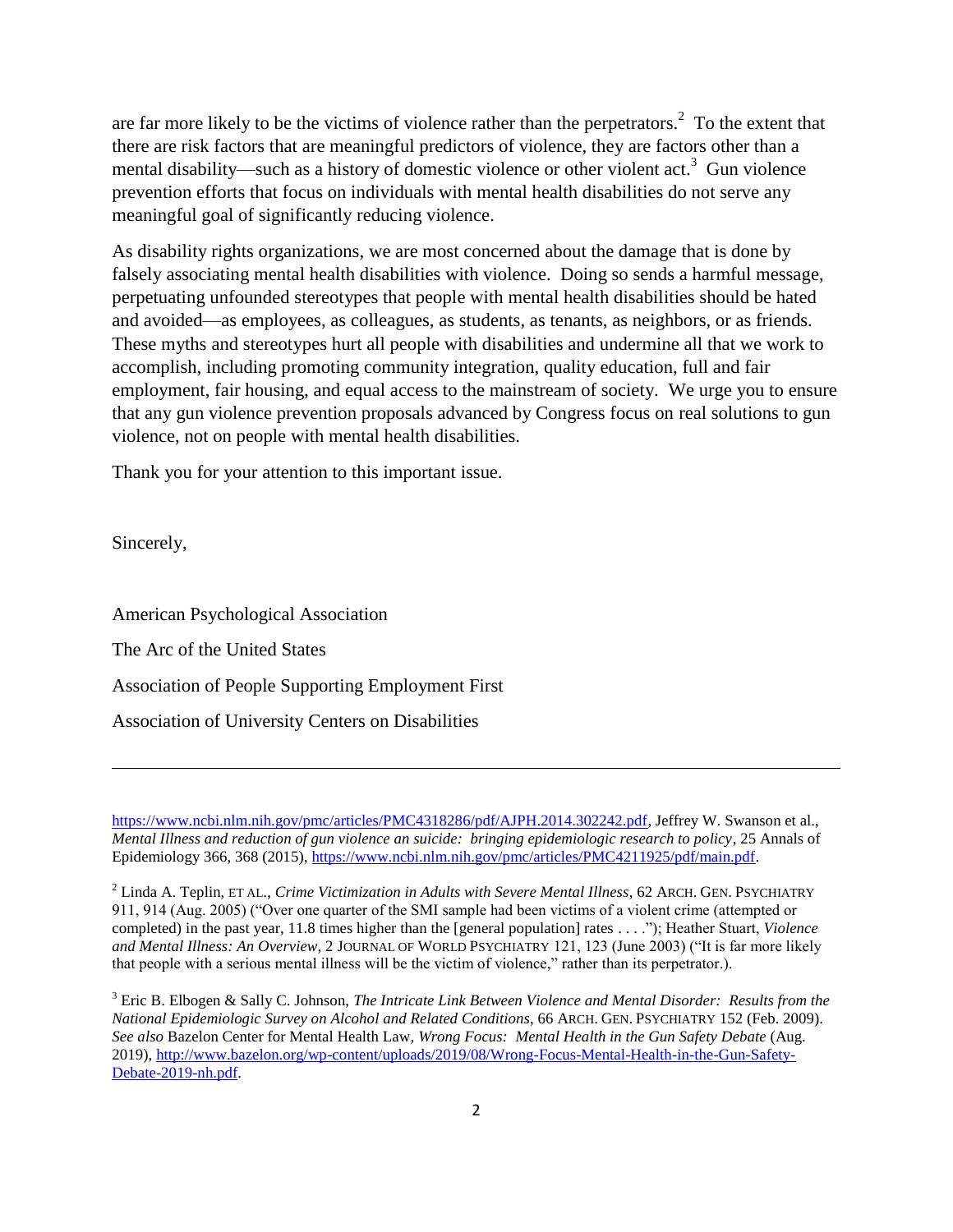American Dance Therapy Association Autism Society of America Autistic Self Advocacy Network Bazelon Center for Mental Health Law Center for Public Representation Children and Adults with Attention-Deficit/Hyperactivity Disorder Council of Administrators of Special Education Council of Parent Attorneys and Advocates, Inc. Disability Rights Education and Defense Fund Division for Early Childhood of the Council for Exceptional Children Epilepsy Foundation Institute for Educational Leadership Justice in Aging Leadership Conference for Civil and Human Rights Mental Health America National Alliance on Mental Illness National Association of Councils on Developmental Disabilities National Association of County Behavioral Health and Developmental Disability Directors National Association of Rights Protection and Advocacy National Center for Parent Leadership, Advocacy, and Community Empowerment National Center for Special Education in Charter Schools National Coalition for Mental Health Recovery National Council on Independent Living National Disability Institute National Disability Rights Network National Down Syndrome Congress National Health Law Program National LTBTQ Task Force Action Fund